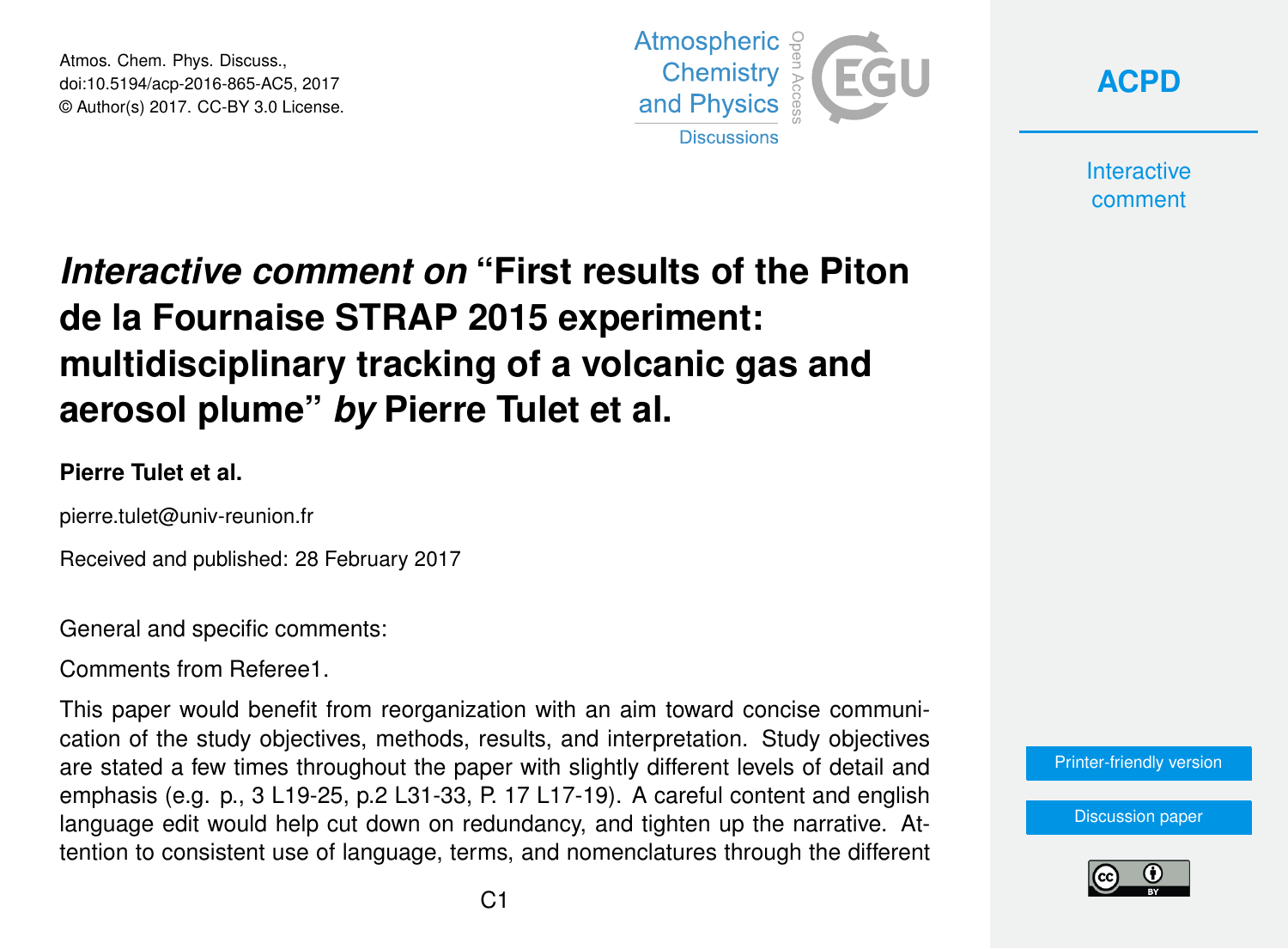sections would help the readability. Decide on one spelling for sulfur versus Sulphur, for a single date format, etc. The paper is interesting and exciting, but is hard to digest in its current format. The introduction could be condensed, as there is extraneous information.

#### Author's response

We have done our best to improve the English and your help was strongly appreciated (thanks for the supplement comments). We have tried to clarified the general objectives of more interest to the atmospheric community (p2 L31-32), the purpose of the paper (p., 3 L19-25), and deleted the repetition of the paper's objective in the conclusion(P. 17 L17-19).

We have taken more attention to present a more consistent spelling and format. The new version of the paper has also been read by a native English speaker.

We agree that the paper will benefit with a re-organisation by separating the methods, results and discussions. It has been done taking into account the recommendations of both reviewers 2 and 3. Now the paper is constructed as follow:  $1 -$  Introduction $\hat{A}$ ation. The introduction has been shortened. 2 - Description of the 2015 STRAP campaign on Piton de la Fournaise: We though that it is important to give in this section information about Reunion Island (meteorology conditions and topography), the Piton de la Fournaise volcano characteristics, and to summarized the 4 eruptions of the STRAP campaign. The section 3.1 of the previous version has been condensed. 3 – Methods, models and measurements We have introduced a subsection named "Campaign management" to summarize the section 2.2 and to point out the location of the main sites of observations. We agree that most of the affiliations of 2.2 are not necessary in the text; they have been deleted and put in the acknowledgements. A subsection "Flexpart modelling" corresponding to section 4.1. A subsection named "Measurements near the plume source": this part integrates the description of the methods and instrumentation, previously introduced in section 5. A subsection "Measurements of the physical and

## **[ACPD](http://www.atmos-chem-phys-discuss.net/)**

**Interactive** comment

[Printer-friendly version](http://www.atmos-chem-phys-discuss.net/acp-2016-865/acp-2016-865-AC5-print.pdf)

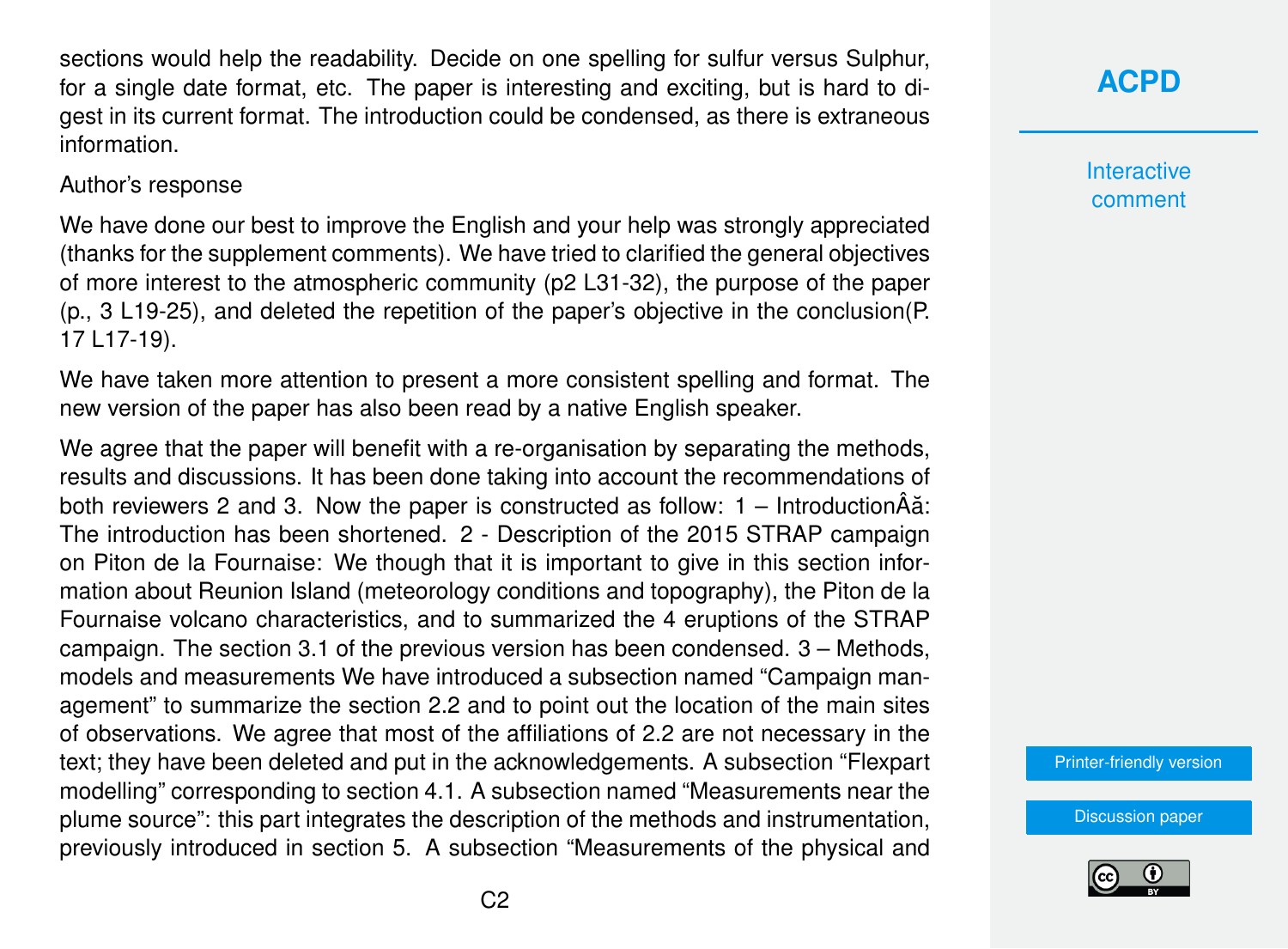chemical properties of the plume" which contains the technical elements and measurement methods introduced in the previous sections 6, 7 and 8. 4 - Preliminary results The results have been separated into three subsections of results and figures descriptions. "Simulation of the regional distribution in 2015": this part corresponds to section 4.2 "Plume geometry and gas emissions at the volcanic vent": this part corresponds to section 5 excluding the technical elements introduced in the new section 3. "Examples of volcanic plume distribution and chemical properties": this part groups the results of distal plume measurements at (sections 6, 7 and 8 of the previous version). 5- Discussion This new section has been purposed by both reviewer 2 and 3. This section contains the discussion of results previously introduced in the conclusion. 6 – Conclusion The conclusion has been modified and place the new observations made from measurements presented in this paper into the context of past studies at Piton de la Fournaise and other volcanoes.

#### Comments from Referee

2. Gas section (section 5) and references to gas measurements. The plots and interpretation in this section could use some revision and clarification a. In plot 6, I don't see the pulse of SO2 observed at the end of phase 1 (noted in the section text and conclusions). Since Novac data can have strong anomalies due to atmospheric effects, wind, etc., it would be good to corroborate the novac data with emission rates from the mobile DOAS from Sept. 7, 11, 18 to confirm your observation. Plotting all the mobile data on figure 6 seems important. b. It seems that the data in fig. 6 plot would be much easier to see if it were a scatter plot rather than column plot. E.g. in conclusions "During most of the eruption, SO2 fluxes have been lower than 1.5-2 kt day−1." It is actually hard to see that the red columns are in that range because of the error bars, which focus your eye on the max error bar value rather than the data points. Or is there some other reason you have it as a column plot? c. Figure 6. caption: 'The uncertainty comes from the spectroscopic retrieval, radiative transfer, wind direction and speed, and plume height. This uncertainty is used in the computation of the daily mean values

### **[ACPD](http://www.atmos-chem-phys-discuss.net/)**

**Interactive** comment

[Printer-friendly version](http://www.atmos-chem-phys-discuss.net/acp-2016-865/acp-2016-865-AC5-print.pdf)

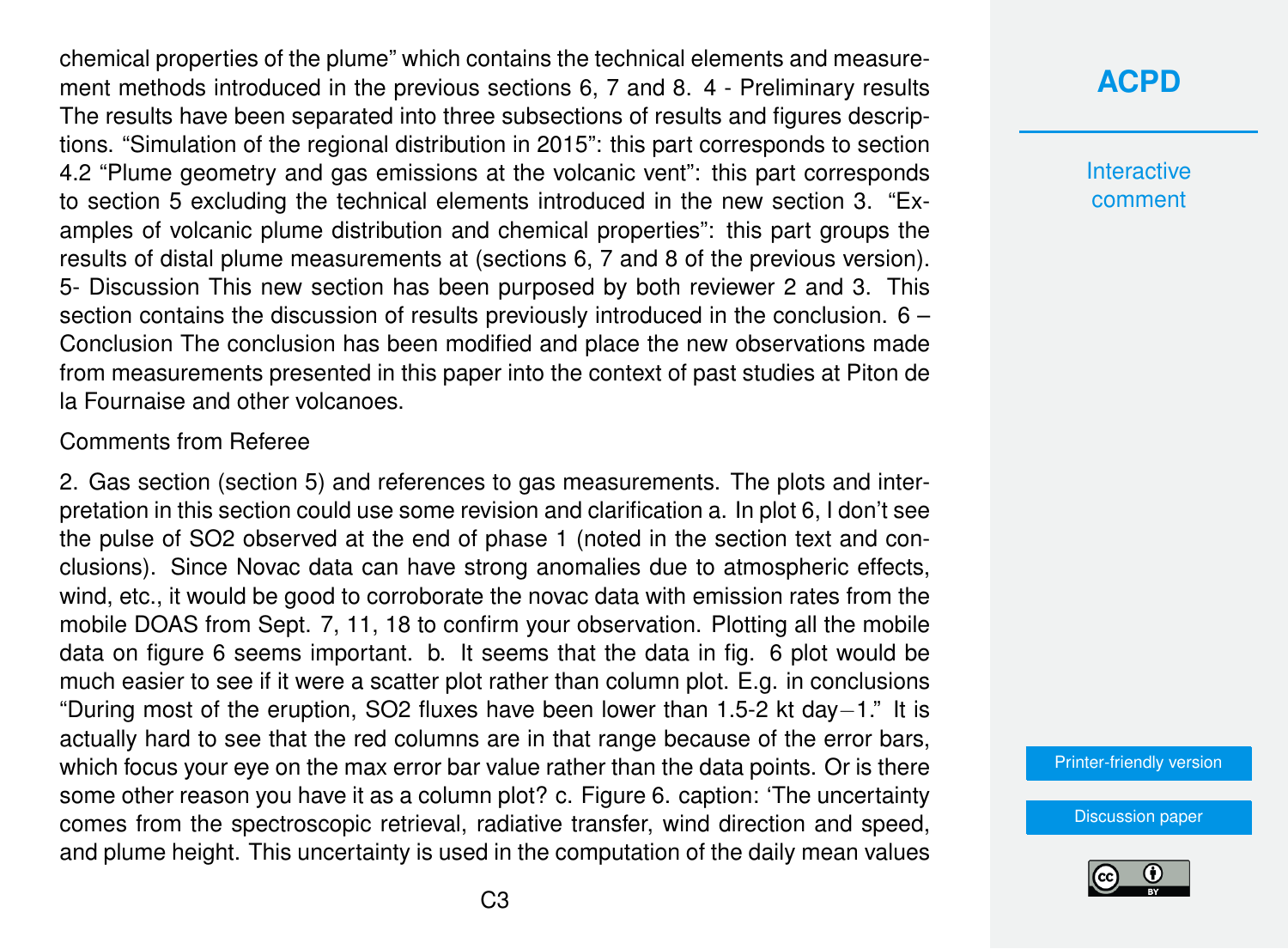as presented in Figure 5.' Can you explain how this was done? Both the calculation of the uncertainty, and how it is used to calculate the daily mean values? Or send readers to a reference, if it is published elsewhere?

Author's response

a. SO2 fluxes obtained by portable DOAS and calculated using the Salerno et al., (2009) approach have been added to Table 1. Even if it is tricky to compare average daily fluxes (NOVAC; fig. 5) and multiple daily scans (NOVAC; fig. 6) with single portable traverses, both methods are in reasonable good agreement (Table 1) , as it can be seen in Figure (below):

a, b. The referee points out correctly that Fig. 6 shows large uncertainty ranges and that, based on this figure, the interpretation of changes of activity seems questionable. However, the best estimate of daily SO2 emission, on which the interpretation of eruptive activity is based, is that of Fig. 5. The reason why they seem to differ, is that Fig. 6 shows the results of individual scan measurements that detected the plume. A careful uncertainty analysis was performed for each individual scan measurement, because of highly changing measurement conditions. For example, a plume can be observed completely above the horizon in one scan, and then decrease in altitude some minutes later affecting the accuracy of the flux measurement. Presenting all scans with their uncertainty makes look the plot dominated by those measurements with large uncertainty (notice that a single day may have up to  $iA \lambda$ <sub>50</sub> scans), but we think the plot actually shows that the uncertainty varies among measurements and that some may indeed be quite large, presenting a challenge for interpretation. To compute a reasonable estimate of the daily mean value and its standard error (shown in Fig. 5), all valid scan measurements within a day are combined, weighting them according to their individual uncertainties, as explained succinctly in the caption of Fig. 6. By these approach, not only the mean value is more representative of the daily emission, but also the standard error accounts for the fact that the larger the number of validated measurements, the more representative the statistic. In any case, we have remake Fig. 6 changing scale **[ACPD](http://www.atmos-chem-phys-discuss.net/)**

**Interactive** comment

[Printer-friendly version](http://www.atmos-chem-phys-discuss.net/acp-2016-865/acp-2016-865-AC5-print.pdf)

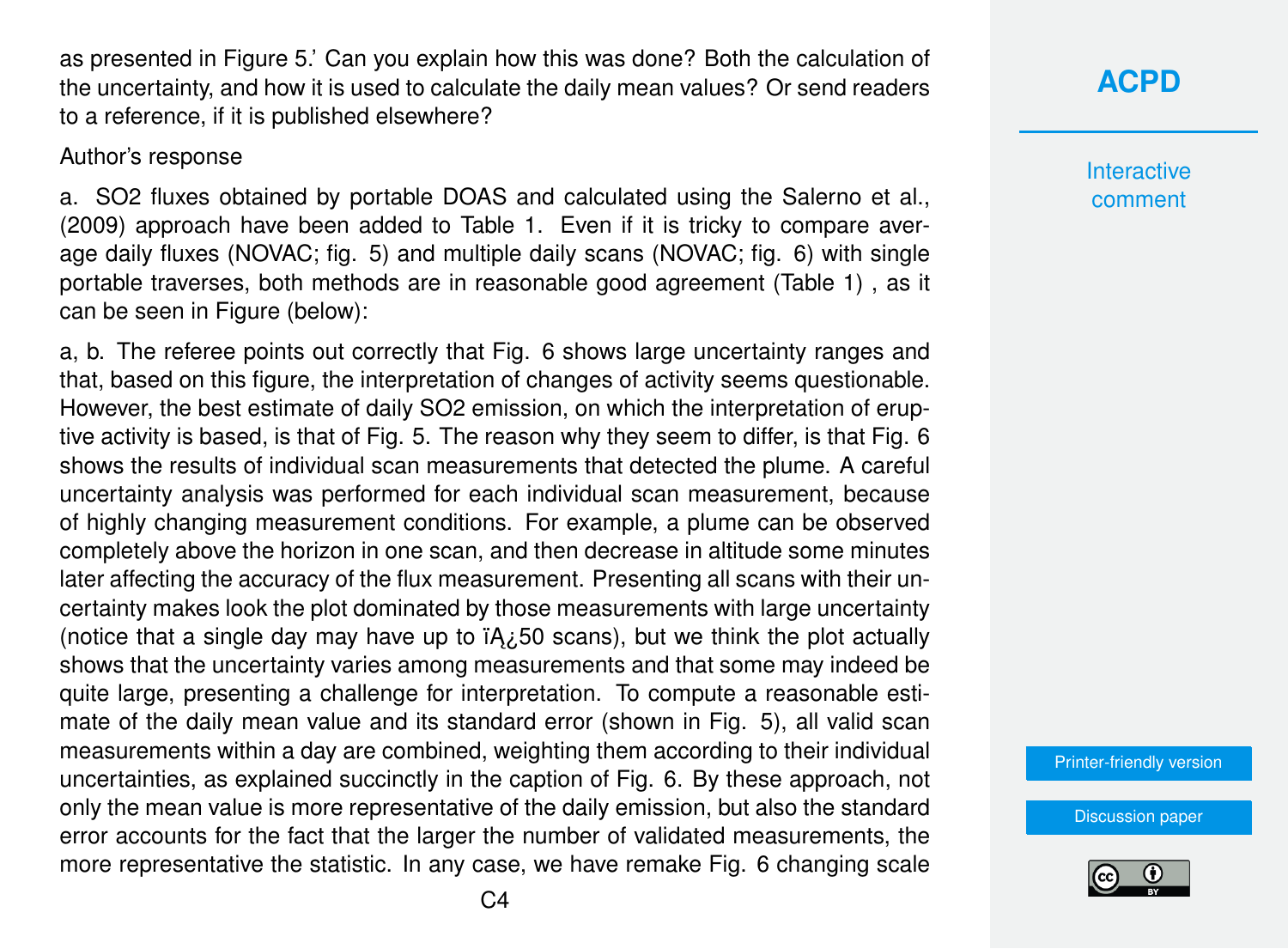and using scatter points instead of columns, for better readability.

c. There is an unpublished PhD thesis (Arellano et al., 2014, Chalmers University of Technology) describing in detail the methodology behind the uncertainty calculation and the computation of daily statistics. Each scan has its own uncertainty analysis based on sampling of distributions of error for each of the variables (column density, wind speed, plume height, plume direction). The daily average is calculated as a weighted mean that favours measurements with lower uncertainty. The standard error is calculated taken into account the individual uncertainties and of course the number of valid measurements on each day. We did not abound in details in the manuscript to avoid giving too much emphasis to this technique, but included Fig. 5 to show that obtaining daily statistics is not a simple matter of averaging measurements because the quality of the measurements may vary considerably even within a single day.

Comments from Referee

i. The labeling/notations on the 2 FLIR images are inconsistent with each other, and would be better if they were similar (e.g. you might have a single box for the max pixels in the image like for the bottom left image)

ii. Can you say something about the FLIR images, rather than just present them? Are they included to emphasize the less vigorous eruption during May as compared to august? Or is there another point you are wanting them to demonstrate?

iii. The Photo beneath the multi-gas plots detracts from the data plot, and should either stand on its own if you feel it is showing something of importance, or remove it. The plot axis labels cannot be read easily on the MultiGAS plots, and need to be increased in size, and the plots presented in a larger format. Can you explain the trend in the different species, and if you think the concentrations make sense based on the plume traverse? e.g. Should the SO2 and CO2 anomalies be better correlated if they are from the plume, or are the instrument response times contributing to the lack of coincidence of peaks? Might you plot the C/S and H2O/CO2 that are described in the text? It is **[ACPD](http://www.atmos-chem-phys-discuss.net/)**

**Interactive** comment

[Printer-friendly version](http://www.atmos-chem-phys-discuss.net/acp-2016-865/acp-2016-865-AC5-print.pdf)

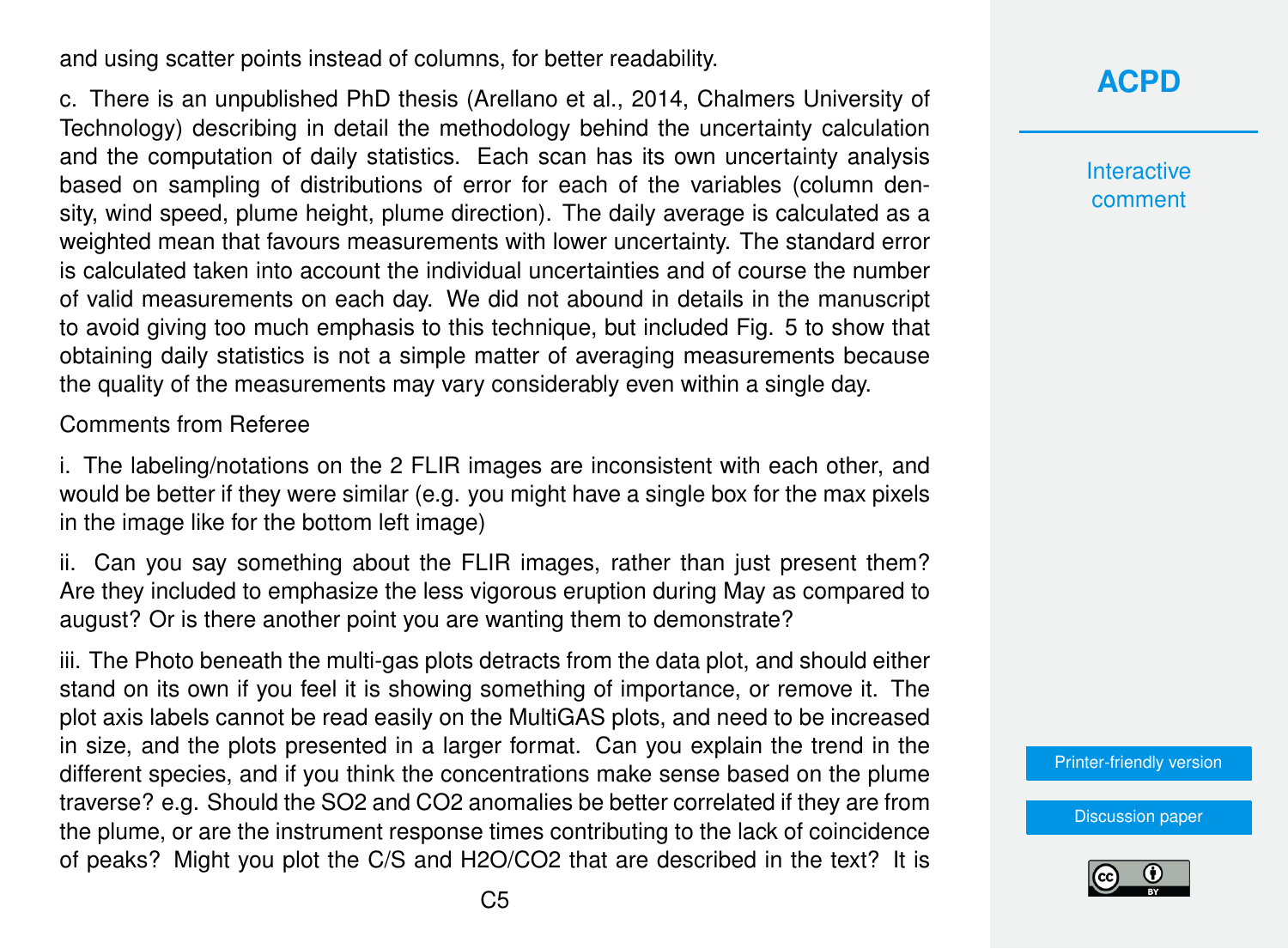hard to take away anything from these plots in the current presentation.

iv. Are there some interesting differences in the multi-gas data for the 2 different eruption regimes (May versus August-October)? might you show the data more clearly and completely since the text emphasizes this gas data?

v. Important to add emission rate for the SO2 column amount profile plot. While this profile is interesting for people familiar with the technique, a plot of the mobile doas emission rates for the long eruption seems important in addition to this column amount plot.

Author's response

Fig. 7 has been modified.

i. Two new IR images of the beginning of the August 2015 eruption have now been included with the aim at highlighting the fast evolution from linear to spot source for the plume emission. The text has been modified accordingly.

ii. The MultiGAS figure has been changed; the original image of the results obtained by helicopter flight has been replaced with a typical ground based measurement performed in near field close to the high temperature source; correlated peaks in MultiGAS measurements have been evidenced.

iii. MultiGAS data show relatively moderate change in time, as discussed in the text; however their detailed presentation and interpretation is the topic of a distinct paper (in preparation) which integrates a larger geochemical dataset (bulk rocks; melt inclusion; mineral phase equilibria; gas fluxes and molar ratios)

iv. SO2 emission rates estimated using mobile DOAS have been reported in Table A2.

v. Emission rate has been on the SO2 column amount profile plot (Fig. 7).

Comments from Referee

**Interactive** comment

[Printer-friendly version](http://www.atmos-chem-phys-discuss.net/acp-2016-865/acp-2016-865-AC5-print.pdf)

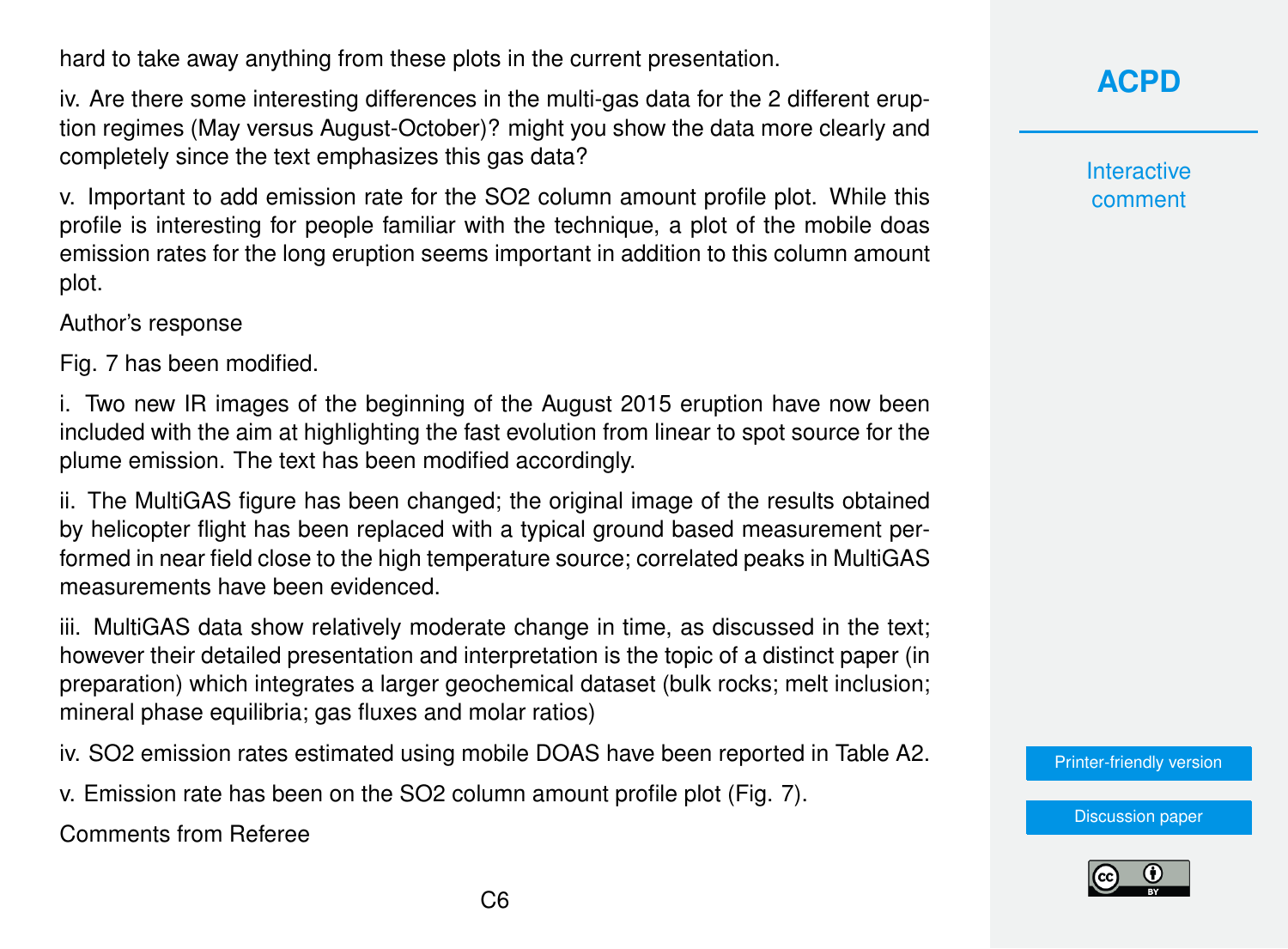3. Conclusions a. The discussion of the preliminary data, and the relationship of the various data sets to each other, deserves its own section.

b. The emission rates for CO2 and H2O are not reported in the paper, although it is referred to in the conclusion. It seems a table with the reported values scattered through ut the paper, and repeated in the conclusions could help the reader (gas emission rate data, Lidar coefficients, LR, particle numbers, etc.). I think such a table could be useful for others looking into plume dispersion and chemistry at their own volcanoes.

4. References – since you refer to radiative transfer a couple of times in the paper, it would be good to add a reference. Kern, C. et. al, 2012 (or other).

Author's response

The discussion of the preliminary data has been now put in a separate section (section 5). It is complicated to summarize all the observations in one table due to the disparity of measurements types and their duration. We have chosen to introduce four tables (two in the main text table 1 and table 2 and two in the appendix table A1 and table A2), and one figure for the Maido observatory (permanent observation). It is not possible to summarize in one table all LIDAR measurements (more than 600 profiles). A dedicated paper is in preparation. We hope that the re-structuration of the paper will be clearer for readers.

The reference to Kern et al., 2010 has been added in the corresponding mention to radiative transfer effects and the reference list.

Minor comments:

Comments from Referee

1. It would be helpful for the maps to have a N arrow and a scale

Author's response

The new Figure 1 have a scale in the bottom part of the picture and a N arrow.

**Interactive** comment

[Printer-friendly version](http://www.atmos-chem-phys-discuss.net/acp-2016-865/acp-2016-865-AC5-print.pdf)

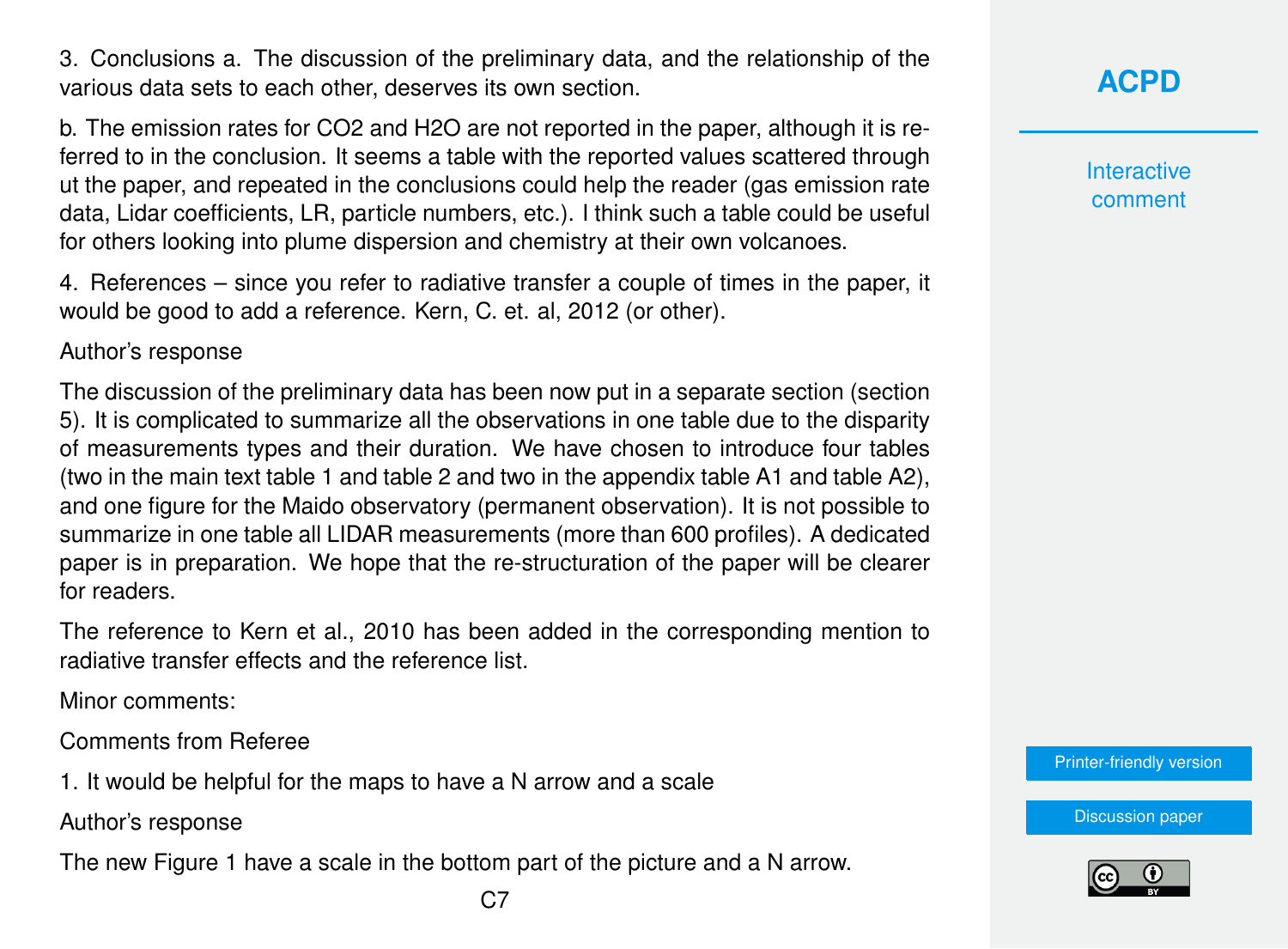Comments from Referee

2. Since you are reporting SO2 to 1 ppb, you might want to state the sensitivity and resolution of the pulse fluorescence SO2 analyzer.

### Author's response

The limit of detection of the SO2 analyzer is 50 ppt (0.05 ppb). This instrument is used for air quality studies and it is able to measure low level concentrations (e.g. at the free troposphere or rural areas). The sentence has been modified

### Author's changes in manuscript

The new sentence is: "Gas phase measurements of sulphur dioxide were made using a UV Fluorescence SO2 Analyzer (Teledyne, model T100U), which relies on pulsed fluorescence and has a detection limit of 50 ppt (i.e. 0.05 ppb)."

#### Comments from Referee

3. p. 14 L 16-18. Your use of the terms 'course' and 'fine' to describe your particle size cut is unconventional for most of us who think of fine particles as PM2.5. Could you quality your description with a caveat like 'course particles as defined in this study'? Or use some other term to refer to the two size fractions you are discussing?

#### Author's response

In atmospheric aerosol science fine particles are related to sub-micron-size particles (PM1 with diameter  $< 1 \mu m$ ). Ultra-fine particles characterize aerosols with a size below the accumulation mode (diameter < 100 nm). The coarse particles have diameter greater than 1  $\mu$ m.

The AIS and the nanoCPC system installed at the Maïdo observatory are able to count particle number at 5 nm (nucleation mode). We agree that we are not in the range of particles usually observed in volcanic sources (e.g. supermicronic size - coarse mode for ashes). This is the reason why we have given precise size information in the paper,

### **[ACPD](http://www.atmos-chem-phys-discuss.net/)**

**Interactive** comment

[Printer-friendly version](http://www.atmos-chem-phys-discuss.net/acp-2016-865/acp-2016-865-AC5-print.pdf)

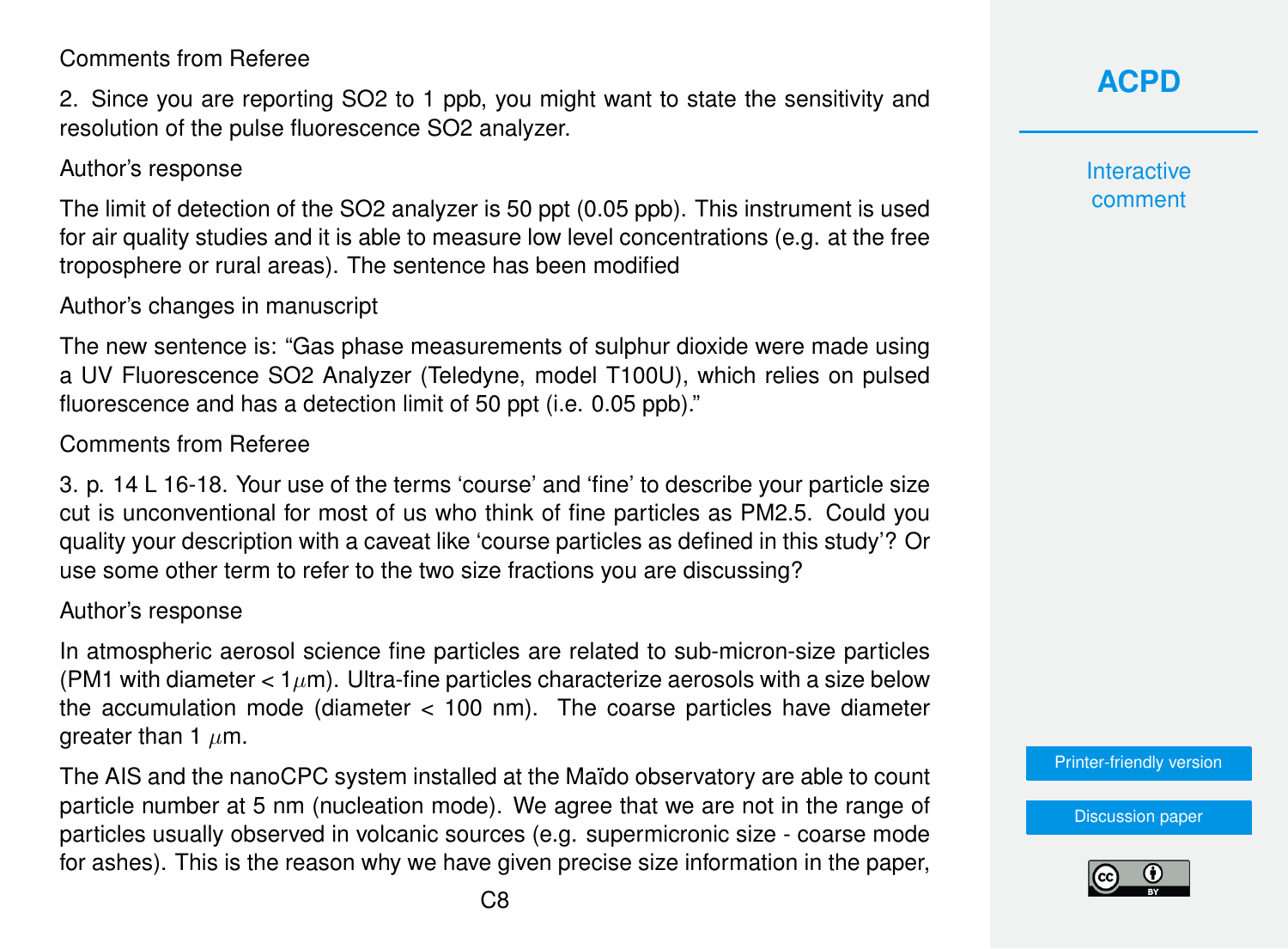as follows:

```
- ultrafine particles (Dp < 100 nm) - fine particles (Dp < 1 \mum) - coarse particle (Dp > 1
\mum)
```
Author's changes in manuscript

New sentences are:

"Meanwhile, there was a moderate increase in coarse particle concentrations (particle diameter Dp  $> 1 \mu$ m)."

"It is very likely that the particles in the volcanic plume were generated by oxidation of volcanic SO2 and subsequent particle nucleation or by condensation of volatile compounds onto pre-existing fine particles (Dp < 1  $\mu$ m)."

"The morning advection of a relatively wide range of ultrafine particles (Dp < 100 nm) to the Maïdo station indicates that nucleation and early growth takes place already at the vicinity of the crater, and continues within the plume at least up to the Ma\"ido station."

Comments from Referee

4. P. 14 L22. Figure 10 suggests SO2 is west of the vent, so the text is confusing since it states 'east'.

Author's response

It was an error (thanks). The sentence has been corrected in the new version.

Comments from Referee

5. P. 14, L33. Do you mean 'volcanic aerosol-free air masses'? Otherwise, it is confusing - since particle size distribution in aerosol-free air masses doesn't make sense.

Author's response

We mean "volcanic aerosol-free air masses". Thanks for this remark. Is has been

**[ACPD](http://www.atmos-chem-phys-discuss.net/)**

**Interactive** comment

[Printer-friendly version](http://www.atmos-chem-phys-discuss.net/acp-2016-865/acp-2016-865-AC5-print.pdf)

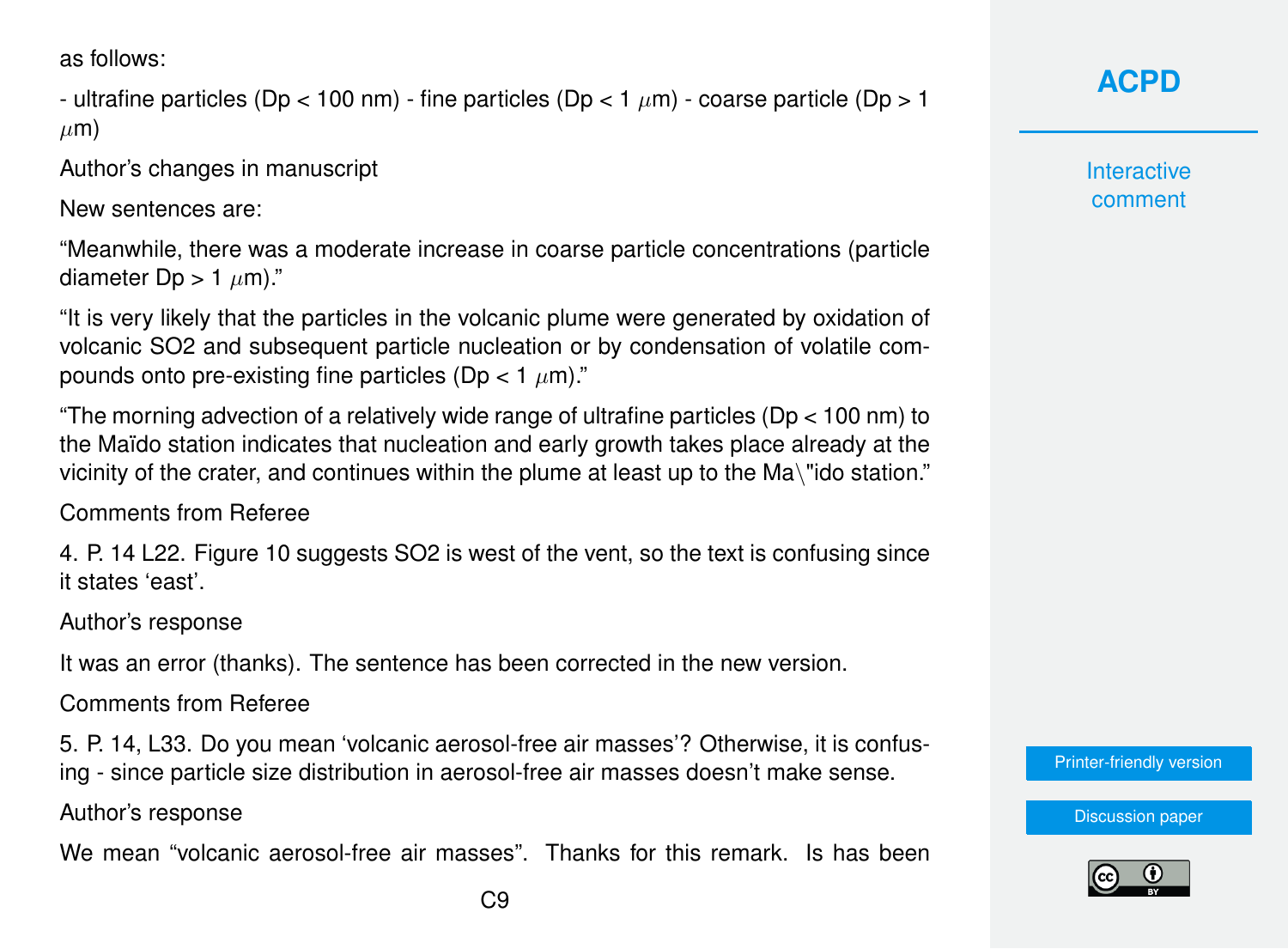corrected in the new version.

Comments from Referee

6. The red text on figure 1 is not legible. Can you use a color that more strongly contrasts, and with better resolution?

Author's response

You are right. The colour of the text has been changed to white and the size of the figure increases.

Comments from Referee

7. P. 16 L 7-8. Can you reorganize this sentence so that it is clearer? You could start the sentence with 'Examples of the evolution. . ..' And omit the first 5 words.

Author's response

The sentence has been modified.

Author's changes in manuscript

Examples of the fast growth of cluster ions to larger sizes can be followed on the SMPS size distributions up to 50 nm on 1-2 September, and 100 nm on 20-21 May.

Comments from Referee

8. Figure 2. Might you Label the contour lines with elevation, for people not familiar with the topography? Fig.1 helps, but you could help your reader out by labeling it in fig. 2.

Author's response

It has been done for figures 2, 3, 8, 9 and 10. Now dotted lines represents in red the topography at 2000 m asl and in black the topography at 1000 m asl.

Comments from Referee

**Interactive** comment

[Printer-friendly version](http://www.atmos-chem-phys-discuss.net/acp-2016-865/acp-2016-865-AC5-print.pdf)

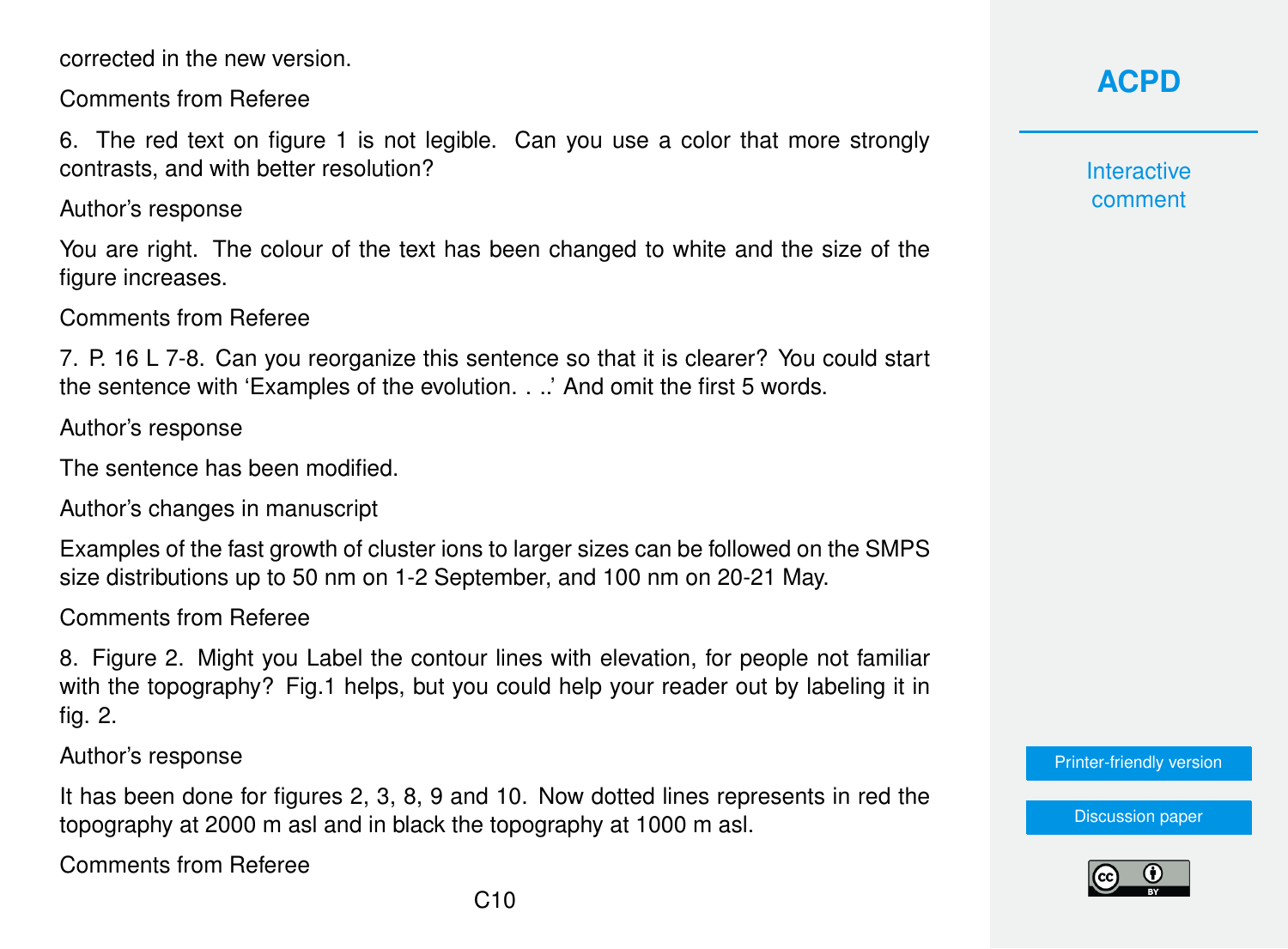9. P. 16 L21-22. The wording of this sentence is unclear as you seem to be calling the sulphuric acid the precursor gas.

### Author's response

The word precursor is deleted.

Author's changes in manuscript

The sentence is now: "Due to its low saturated vapour pressure under typical atmospheric temperatures (Marti et al., 1997), the common assumption in the scientific community is that the sulphuric acid is the main gas responsible for the nucleation processes."

### Comments from Referee

10. Can you mention the double maxima modelled in fig 9 bottom left in the final sentence of section 6? Or is it explained somewhere else? What might cause that?

### Author's response

This double maxima is related to the modification of wind intensity above the vent. So the volcanic air mass loads different quantity of volcanic pollutant during its passage above the emission aera.

### Author's changes in manuscript

The new sentences are: "On 2 September 2015, the plume was forecasted to be located north-west of the volcano. Two maxima were modelled by FLEXPART (above the OVPF and above the Maïdo area) in relation with the evolution of the wind intensity above the vent."

Comments from Referee

11. For plots, state in captions or axis label if altitude is agl or asl

Author's response

**Interactive** comment

[Printer-friendly version](http://www.atmos-chem-phys-discuss.net/acp-2016-865/acp-2016-865-AC5-print.pdf)

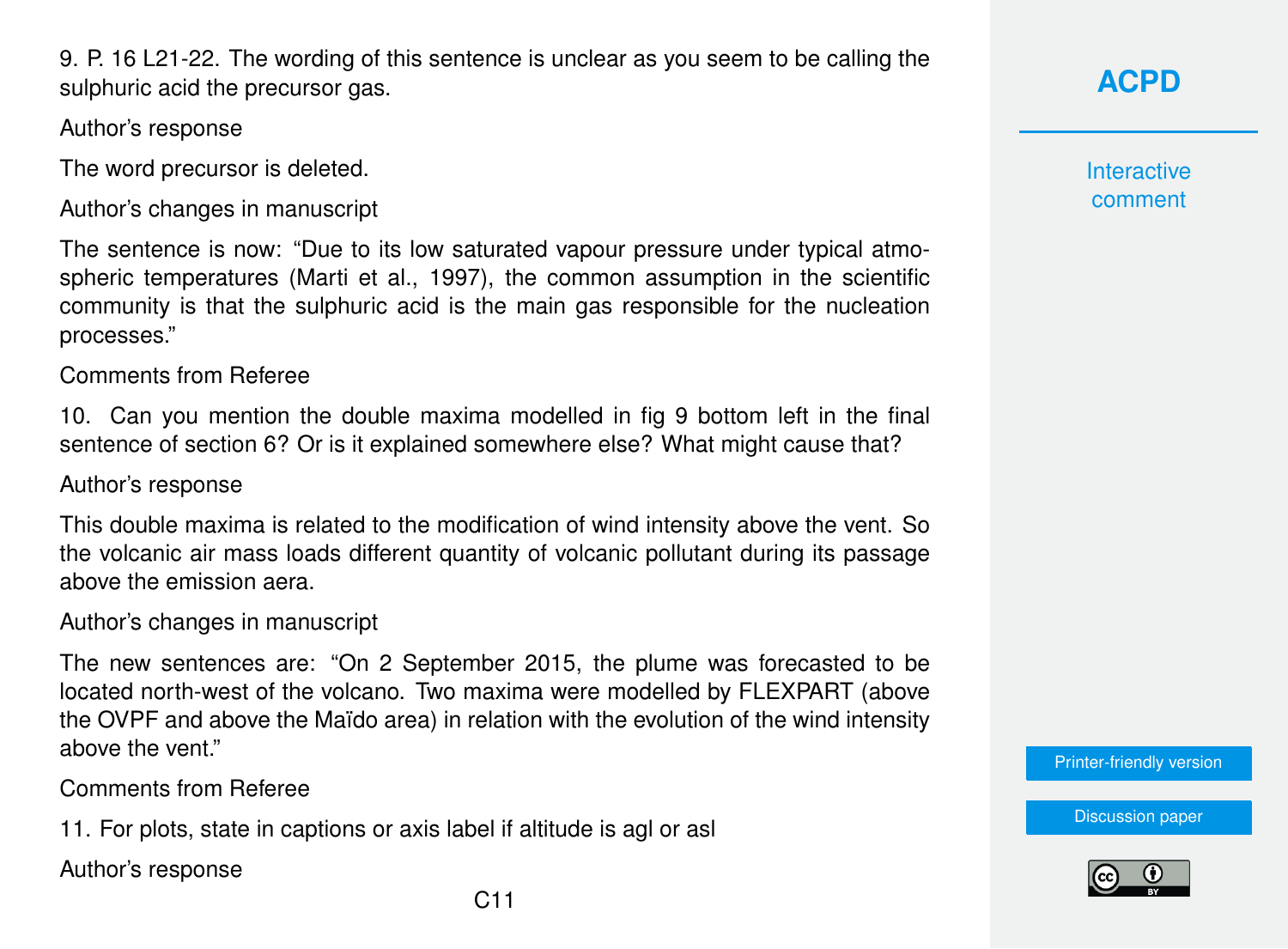It has been corrected.

Comments from Referee

12. Is the 6.8 kt/d SO2 data point noted in the conclusion (and in the earlier text) on the plot?

Author's response

Figure 6, which shows individual scan measurements shows these values, as discussed in the text. See above for changes done on this figure for better readability.

Technical comments:

Comments from Referee

1. Identify acronyms with first use. While some sections do a good job of this, the Introduction needs attention. The subsequent sections don't have to repeat it, but watch for how the different authors use the acronyms so there is consistency throughout the paper. P. 15: ASQUA, ACTRIS – are these defined somewhere?

Author's response

ASQUA, VACC are deleted. ACTRIS is now defined.

Author's changes in manuscript

"The quality of the DMPS measurements was checked for flow rates and relative humidity according to the ACTRIS (Aerosols, Clouds, and Trace gases Research InfraStructure Network) recommendations (Wiedensohler et al., 2012)."

Comments from Referee

2. L26 p.3 –Do you mean topography rather than morphology?

Author's response

Yes, it has been corrected.

**Interactive** comment

[Printer-friendly version](http://www.atmos-chem-phys-discuss.net/acp-2016-865/acp-2016-865-AC5-print.pdf)

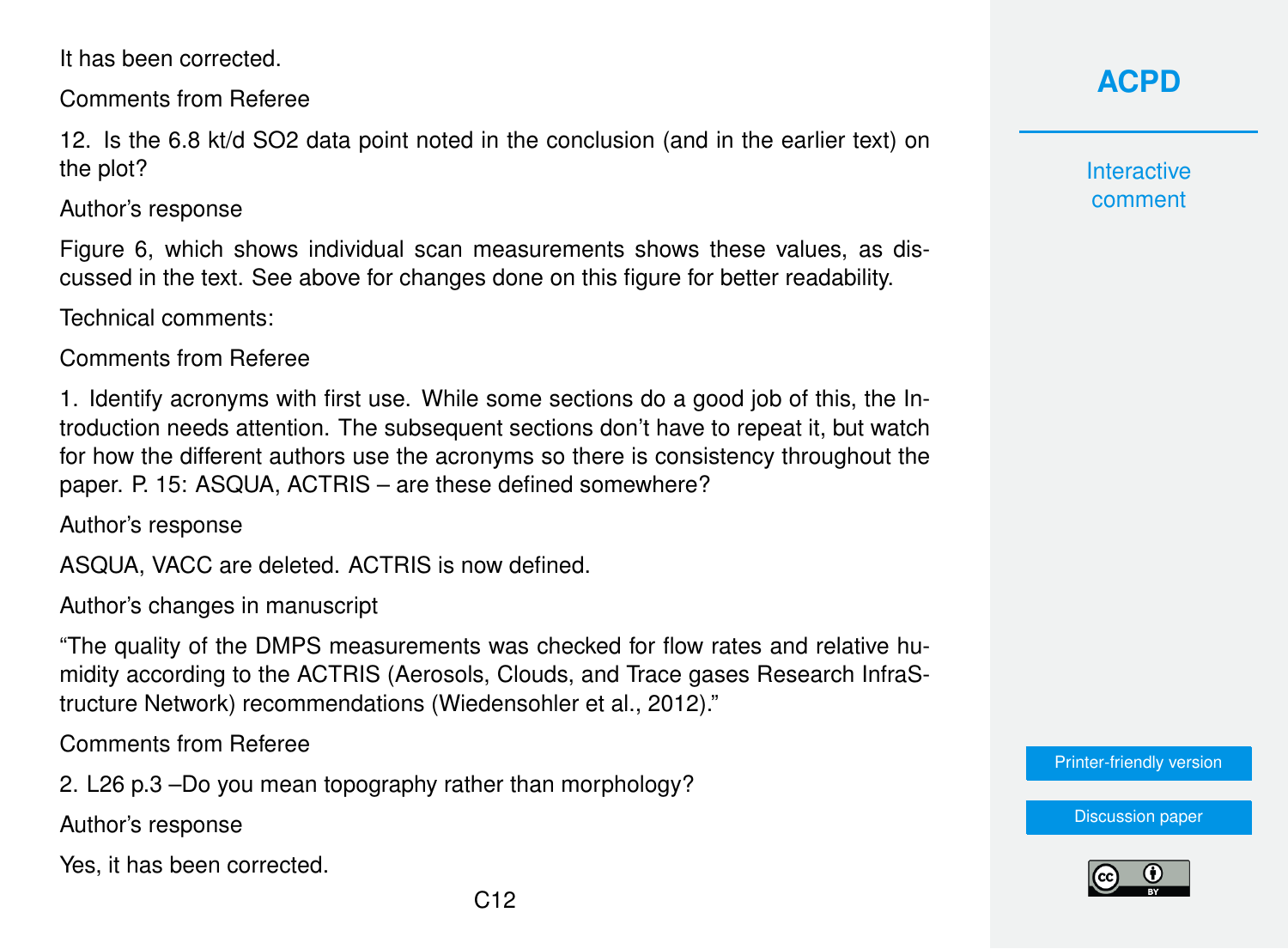### Comments from Referee

3. L14-15 p. 4 – suggest revision of sentence: The Observatoire Volcanologique du Piton de la Fournaise (OVPF/IPGP) manages the monitoring networks on the island, allowing the observatory to follow eruptive and specific volcanic events, and to describe their time and space evolution.

Author's response

It has been modified.

Comments from Referee

4. L 17 p. 4- replace Internationals with International

Author's response

Thanks, this sentence has been deleted in the new version.

Comments from Referee

5. P. 12-13, look carefully at the use of the word 'aerosols' versus 'aerosol' in this section.

Author's response

We have corrected it in the text.

Comments from Referee

6. P. 13 – both UTC and local time are provided in the discussion which is helpful. Consider doing this in key sections where you are describing a process that is dependent on diurnal orographic meteorology.

Author's response

It has been done.

### **[ACPD](http://www.atmos-chem-phys-discuss.net/)**

**Interactive** comment

[Printer-friendly version](http://www.atmos-chem-phys-discuss.net/acp-2016-865/acp-2016-865-AC5-print.pdf)

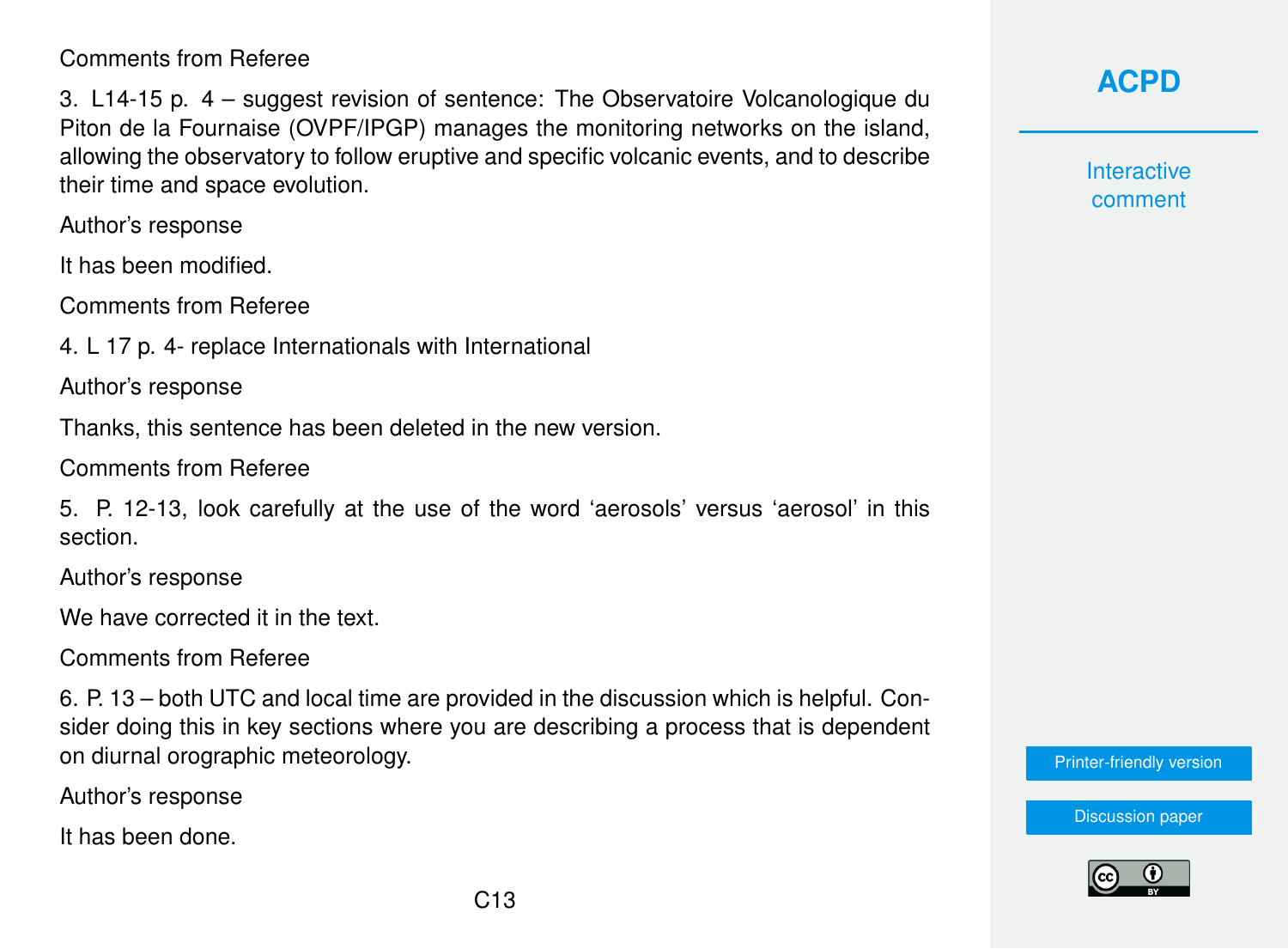Comments from Referee

7. Global replace of 'pick up' with pick-up or 'pick-up truck'

Author's response

In the new version we have changed "pick up" by "pick-up truck".

Comments from Referee

8. Caption for fig. 10 – recommend clarifying sentence 2. "The flight path is coloured as a function of the measured..."

Author's response

Thanks, the sentence of the caption has been modified.

Comments from Referee

9. P.16 L26. This sentence needs to be clarified. '. . .because it depends whether the volcanic plume arrives at the station.' Do you mean it depends on 'when' it arrives? Or 'when and if' it arrives?

Author's response

We agree that the sentence was unclear. The new sentence is "Unlike other parameters, for instance anthropogenic pollutants, the SO2 concentration variation is not periodic because it depends on whether the volcanic plume is advected to the station or not"

Comments from Referee

10. P. 16 L33-34. This sentence needs reorganization and grammar corrections.

Author's response

The sentence has been rephrased as "For the case of 20 May, it is possible that newly formed particles are grown by condensation to sizes above the detection limit of our **[ACPD](http://www.atmos-chem-phys-discuss.net/)**

**Interactive** comment

[Printer-friendly version](http://www.atmos-chem-phys-discuss.net/acp-2016-865/acp-2016-865-AC5-print.pdf)

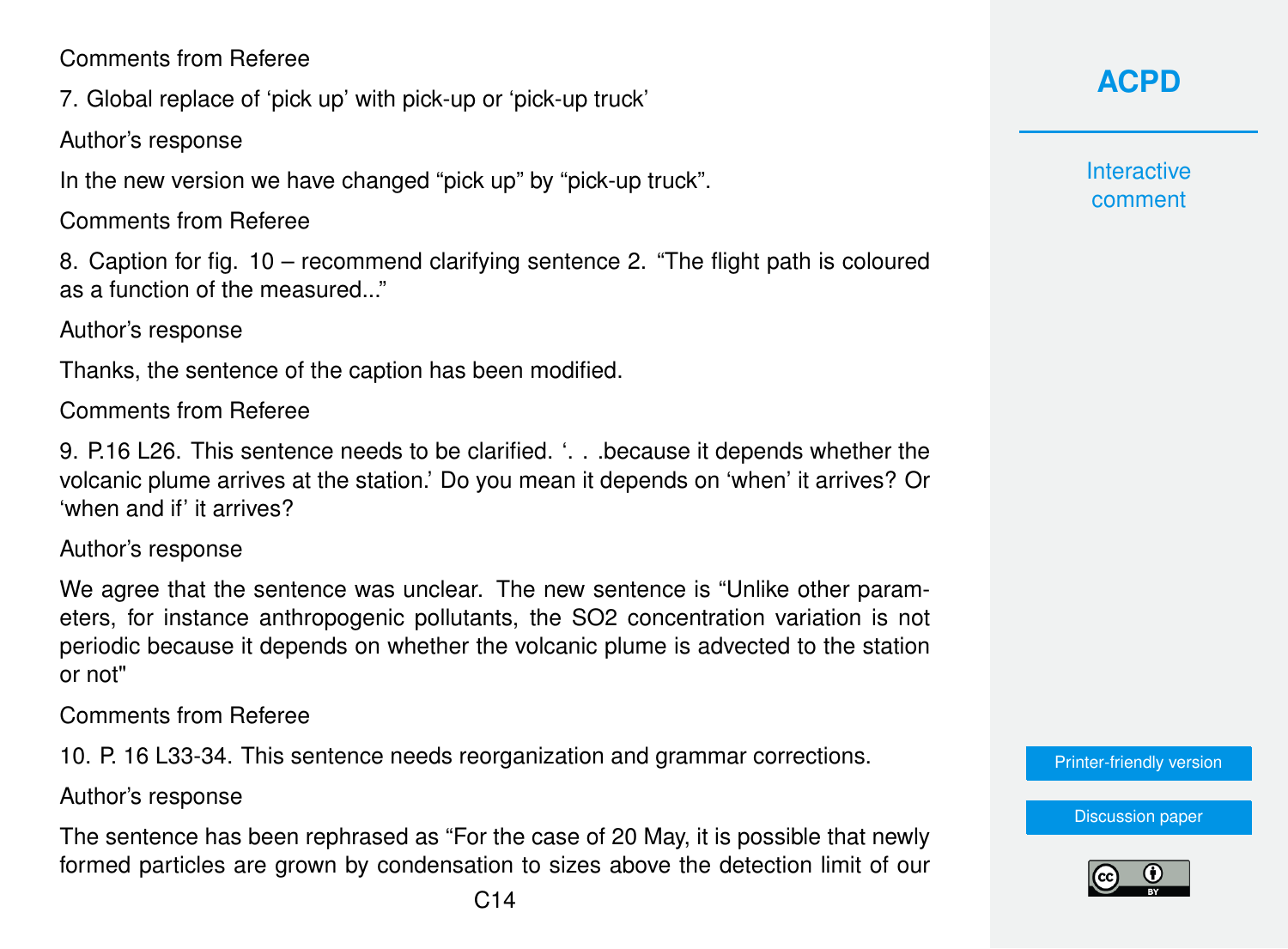instrumentation."

Comments from Referee

11. P. 17 L2-4. This sentence needs to be rewritten, as it is very hard to follow.

Author's response

The sentence is now written as: "Then the variability of the correlation between the new particle formation rate and sulphuric acid will be further studied for other case studies. This will allow to derive, for the first time to our knowledge, a parameterization of nucleation rate specific to volcanic plumes."

Comments from Referee

12. Global replace 'researches' with 'research'

Author's response

Thanks, it has been done.

Comments from Referee

13. Figure 14. It would be kind to your readers to label the DMPS and AIS panels more clearly. Also, might want to make scale label and caption consistent (chose either cm-3 or #/cm)

Author's response

The Figure 14 has been modified. We have chosen cm-3 to be consistent with the rest of the paper.

Comments from Referee

14. Alternate wording suggestions have been included in a pdf version of the manuscript for many technical issues, but will not take the place of a through English language edit.

# **[ACPD](http://www.atmos-chem-phys-discuss.net/)**

**Interactive** comment

[Printer-friendly version](http://www.atmos-chem-phys-discuss.net/acp-2016-865/acp-2016-865-AC5-print.pdf)

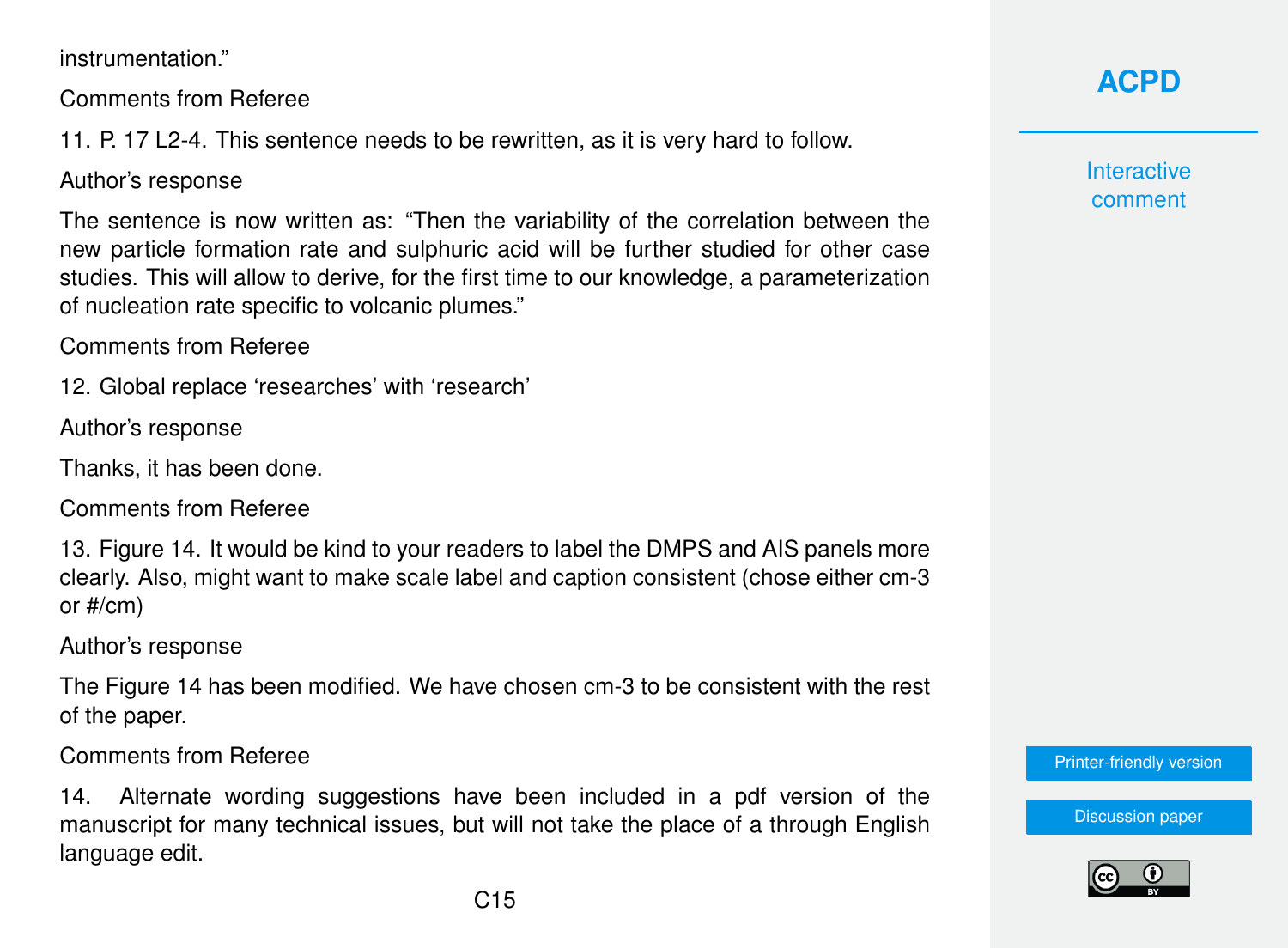### Author's response

Thanks for this work. It was very helpful. We have done our best to improve the English and the new version of the paper has now been read by a native English speaker.

Comments from Referee

(Table A1): the numbering of this table seems unusual.

Author's response

This numbering came from latex Copernicus package (it is automatic). So it is the format asked by the ACP. Table 1, 2 are numbering for the main text whereas A1, A2 corresponds to appendix.

Comments from Referee

"One explanation could be attributed to a subsidence..." : grounding? or sinking? subsidence generally refer to solid surfaces

Author's response

In meteorology the term "subsidence" is largely used to refer to downward transport of air masses.

Comments from Referee

"One can also notice a fresh crossover of aerosols plume starting at 11 UTC, credibly coming directly from the vent."Âă: introduction?

Author's response

We are not sure to understand this comment placed in the supplement document.

Author's changes in manuscript

We purpose to rephrase as: "The LIDAR backscattered signal increases from 2.2 up to 2.6-3.5 (au) between 0 and 500 m agl at 10:30 UTC (14:30 h LT) until the end of **[ACPD](http://www.atmos-chem-phys-discuss.net/)**

**Interactive** comment

[Printer-friendly version](http://www.atmos-chem-phys-discuss.net/acp-2016-865/acp-2016-865-AC5-print.pdf)

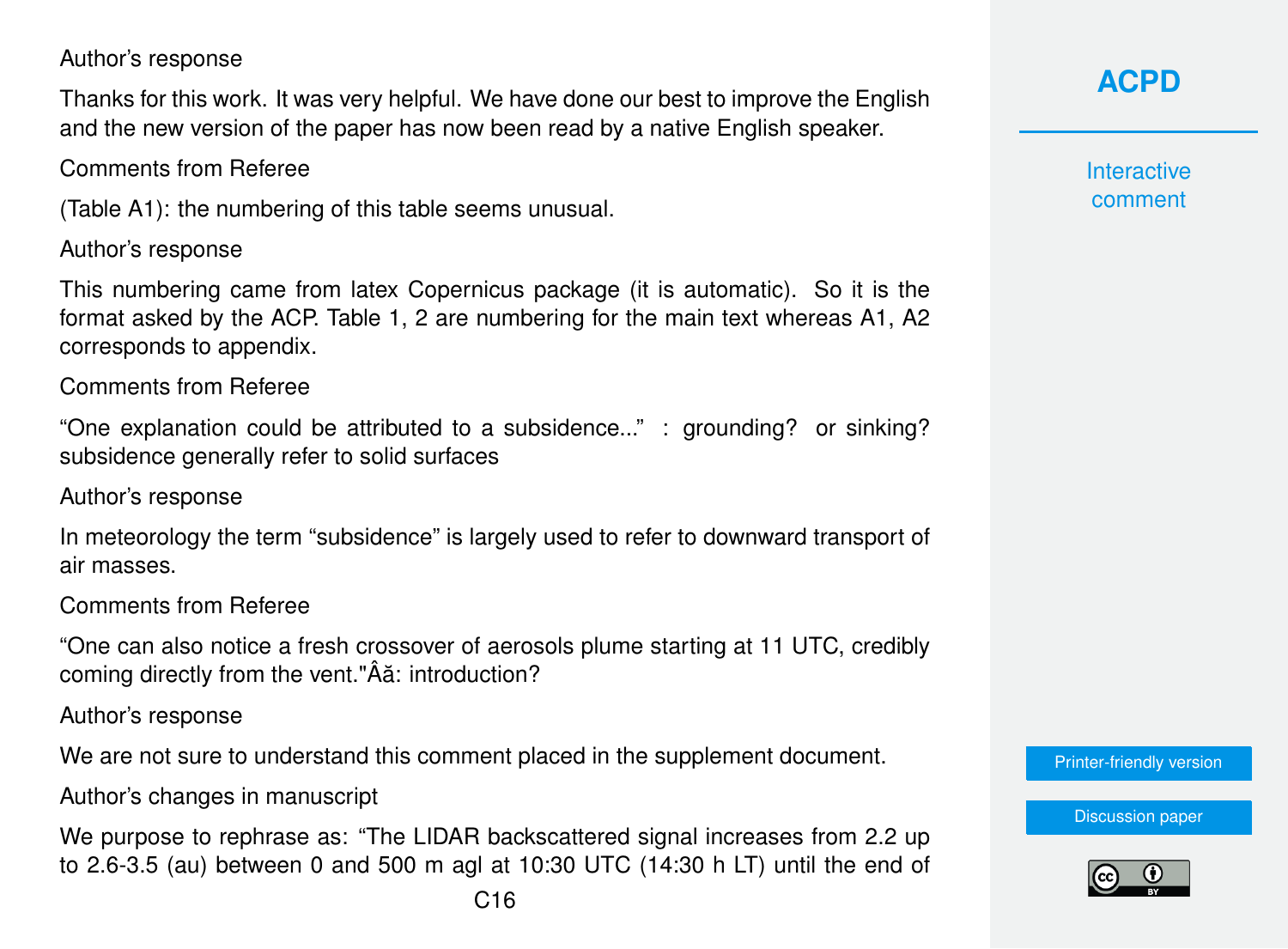the measurement period. This shows the passage of a freshly emitted aerosols plume likely coming from the vent."

Please also note the supplement to this comment: [http://www.atmos-chem-phys-discuss.net/acp-2016-865/acp-2016-865-AC5](http://www.atmos-chem-phys-discuss.net/acp-2016-865/acp-2016-865-AC5-supplement.pdf) [supplement.pdf](http://www.atmos-chem-phys-discuss.net/acp-2016-865/acp-2016-865-AC5-supplement.pdf)

Interactive comment on Atmos. Chem. Phys. Discuss., doi:10.5194/acp-2016-865, 2016.

**[ACPD](http://www.atmos-chem-phys-discuss.net/)**

Interactive comment

[Printer-friendly version](http://www.atmos-chem-phys-discuss.net/acp-2016-865/acp-2016-865-AC5-print.pdf)